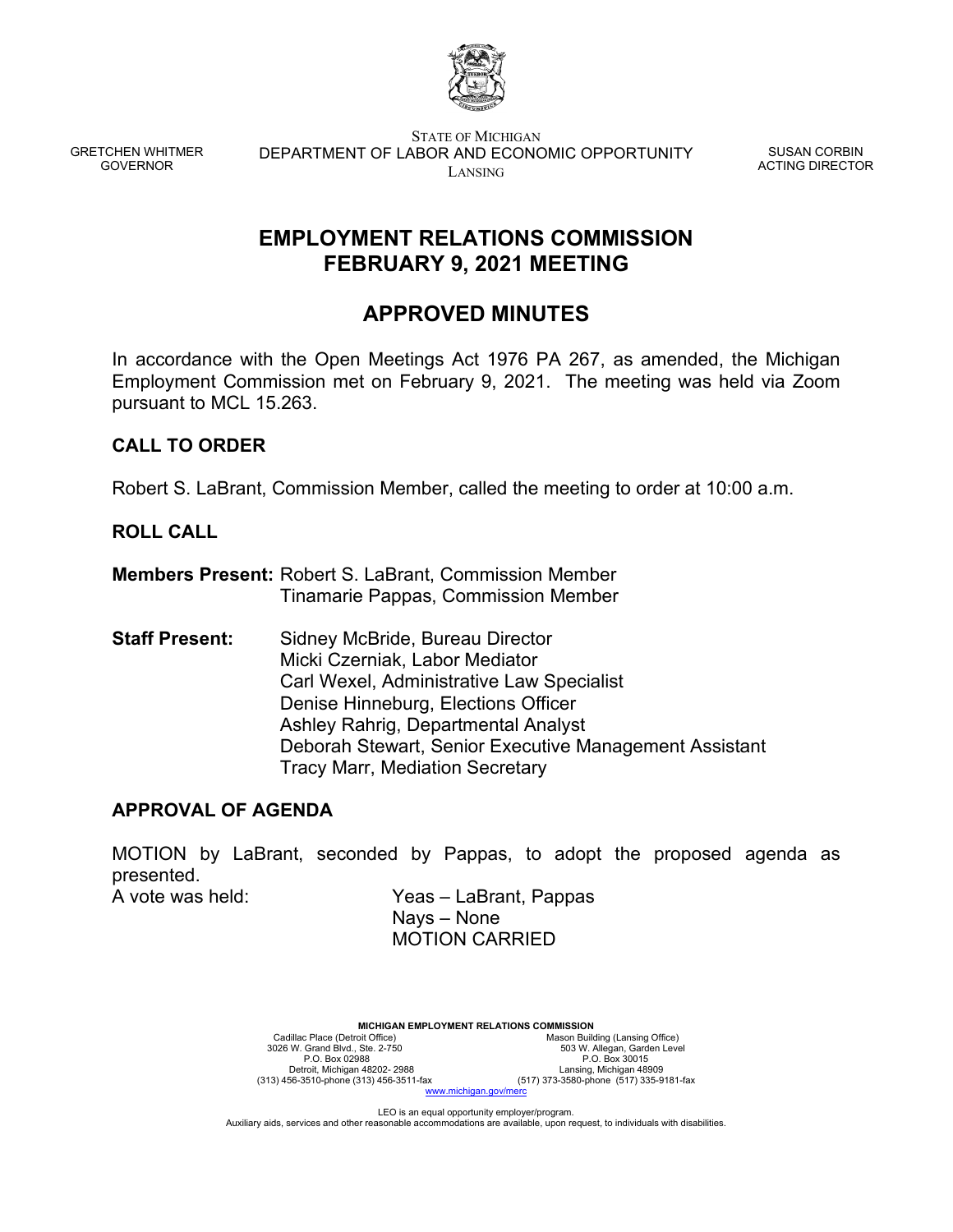#### **ANNOUNCEMENTS**

Commissioner LaBrant chaired the meeting. He began with an announcement that former Commission Chair Bagenstos will not be present for this meeting in light of his recent federal appointment with the Biden Administration as General Counsel with the Office of Management and Budget. Commissioners LaBrant and Pappas acknowledged Bagenstos for his 14 months of leadership on the Commission by setting an example with his professionalism, collegiality and excellence. LaBrant also extended congratulations to Sidney McBride, who is now the Director of the Bureau of Employment Relations having served over the past year as Interim Director after the retirement of Ruthanne Okun in February 2020.

#### **APPROVAL OF MINUTES**

MOTION by Pappas, seconded by LaBrant, to adopt the proposed minutes of the regular MERC monthly meeting of January 12, 2021.

| A vote was held: | Yeas – LaBrant, Pappas |
|------------------|------------------------|
|                  | Nays – None            |
|                  | <b>MOTION CARRIED</b>  |

#### **DIRECTOR'S REPORT**

The Act 312 and Fact-Finding Reports were reviewed. Director McBride noted that awards have been issued in two of the Act 312 arbitration cases; one case remain on hold pending legal issues. Two fact finding cases have tentative agreements pending ratification.

The MOAHR ALJ Reports were reviewed and discussed. Director McBride noted that he will be following up with the ALJs to determine what aspects can be undertaken to expedite getting more matters to the Commission's docket.

MOAHR is seeking to extend a temporary rule that allows the ALJs to conduct remote hearings on MERC cases. Due to the COVID-19 pandemic, it became necessary to obtain the temporary ruling which allowed the ALJs to conduct MERC remote hearings. MOAHR is seeking a six-month extension and is requesting the Commission's support.

MOTION by LaBrant, seconded by Pappas, to approve MOAHR's request for extension to conduct remote hearings on MERC cases.

| A vote was held: | Yeas – LaBrant, Pappas |
|------------------|------------------------|
|                  | Nays – None            |
|                  | <b>MOTION CARRIED</b>  |

The MERC Cases in Commission Review and MERC Appellate reports were reviewed.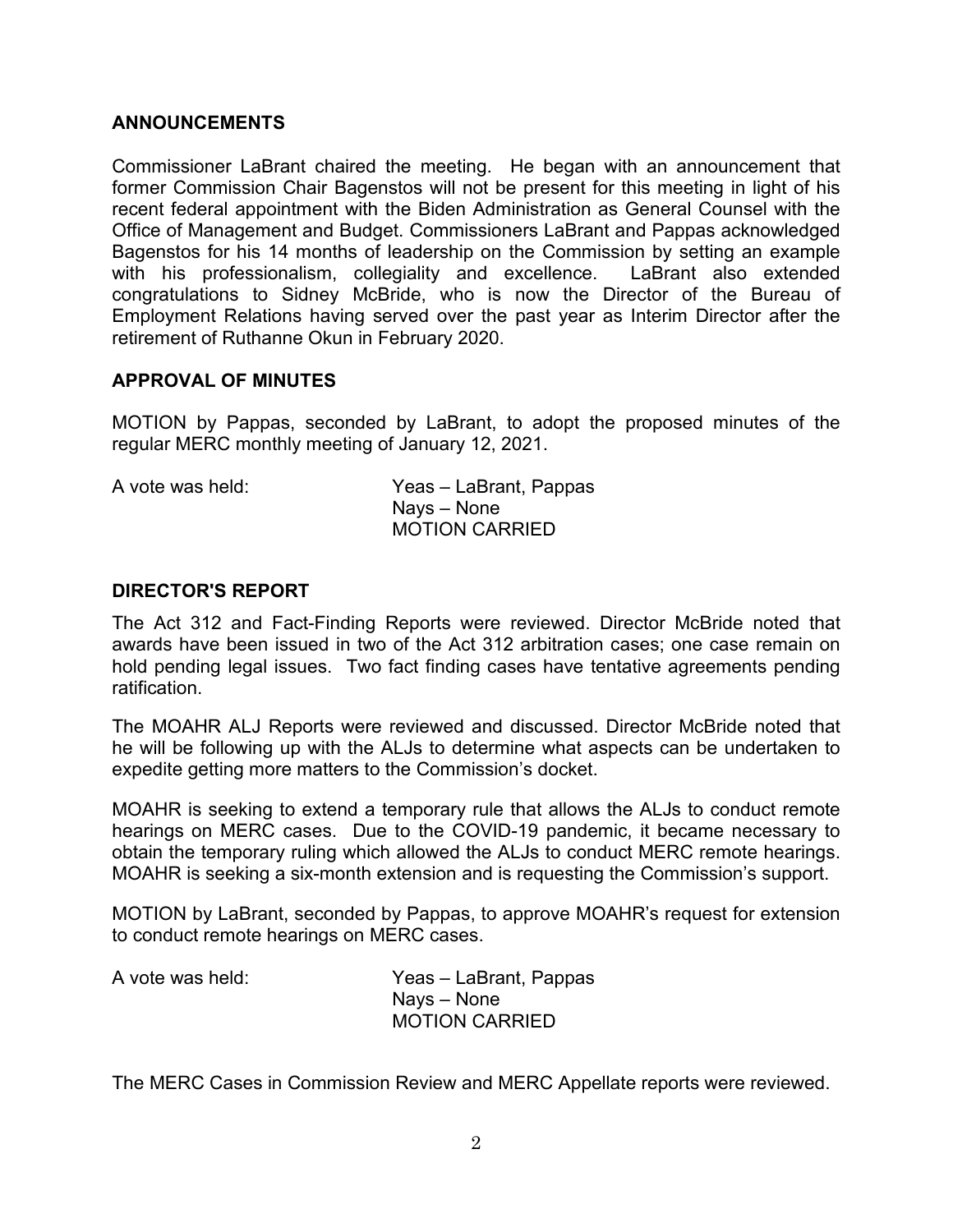The Election Certification and Elections Trends Reports were reviewed. Director McBride noted during the month of January 2021, there were three elections held that resulted in the certification of exclusive bargaining representatives in two of the cases.

The Mediation Activity Trends Report was reviewed noting an increase from the prior month's numbers.

The New Case Initiations Monthly Report was reviewed with a total of 263 new cases initiated during January 2021.

## **ADMINISTRATIVE AGENDA**

1. Bureau Director's Updates:

Director McBride noted the following:

- a. COVID-19 Impact:
	- The timeline for reopening for State agencies has been extended through May 1, 2021. Minimal staff continues to rotate into the office to carryout aspects of onsite operation. Initial reopening efforts will likely use a phased-in fashion.
- b. Hot Issues:
	- The Act 312 eligibility issue in a case involving a Fire Authority is on the decisional agenda for Commission action later in this meeting.
- c. Miscellaneous:
	- Record Retention. Designated MERC staff will be participating in a training on record retention processes. The goal of LEO is to emphasize the importance of maintaining the State's record retention protocols. MERC's retention period for its cases spans between two and nine years. LEO is encouraging agencies not to retain materials once the retention deadline expires.
- 2. The next regular meeting of the Commission was confirmed for **Tuesday**, March 9, 2021 at 10:00 a.m. using Zoom videoconferencing. It was moved by Commissioner LaBrant and seconded by Commissioner Pappas to approve the meeting date and time. A vote was called--LaBrant, Aye; Pappas, Aye. MOTION CARRIED.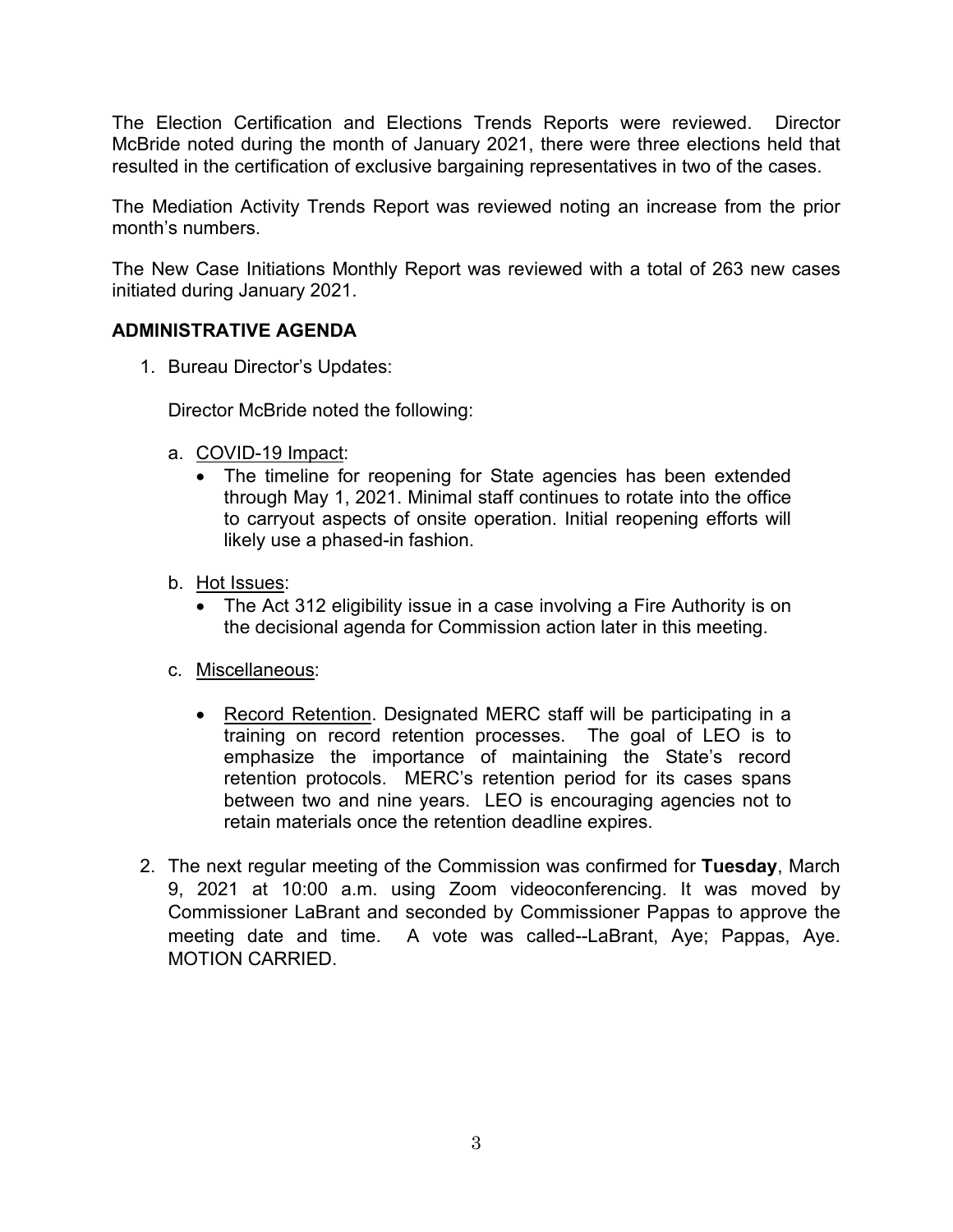#### **DECISIONAL AGENDA**

**The Commission decided the following matters:**

\* *University of Michigan Health System and University of Michigan House Officers Association,* Case No. 19-H-1721-CE

MERC Staff Attorney Carl Wexel summarized the dispute underlying this case that related to the reassignment of parking spaces used by bargaining unit employees. It was moved by Commissioner LaBrant and seconded by Commissioner Pappas to adopt recommendations of the ALJ. A vote was called—LaBrant, Aye; Pappas, Aye. MOTION **CARRIED.** 

*\* City of Detroit (Retirement System) -and- Lennie Jackson,* Case No. 20-D-0750-CE. Reconsideration.

Wexel summarized the dispute in this case. It was moved by Commissioner LaBrant and seconded by Commissioner Pappas to adopt the proposed decision and order denying the motion for reconsideration. A vote was called—LaBrant, Aye; Pappas, Aye. MOTION CARRIED.

*\* Howell Fire Authority and MAFF,* Case No. 19-C-0498-CB. Act 312 eligibility.

Commissioner Pappas summarized the dispute in this case that dealt with the issue of Act 312 eligibility for a unit of part-time fire fighters. It was moved by Commissioner Pappas and seconded by Commissioner LaBrant to deny the union's Petition for Act 312 Arbitration finding that the bargaining unit is not eligible based on the exclusionary language of Section 2(1)d of the Act. A vote was called—LaBrant, Aye; Pappas, Aye. MOTION CARRIED.

### **TENTATIVE DECISIONAL AGENDA FOR NEXT MEETING**

*Detroit, City of (Fire Dept.) and Detroit Fire Fighters Association Local 344 and Bryan Clayborn,* Case Nos. 19-I-1907-CE and 19-I-1880-CU

*Detroit, City of (Fire Dept.) and Detroit Fire Fighters Association Local 344 and Bryan Clayborn,* Case Nos. 20-I-1440-CE and 20-I-1439-CU.

#### **NEW BUSINESS**

None.